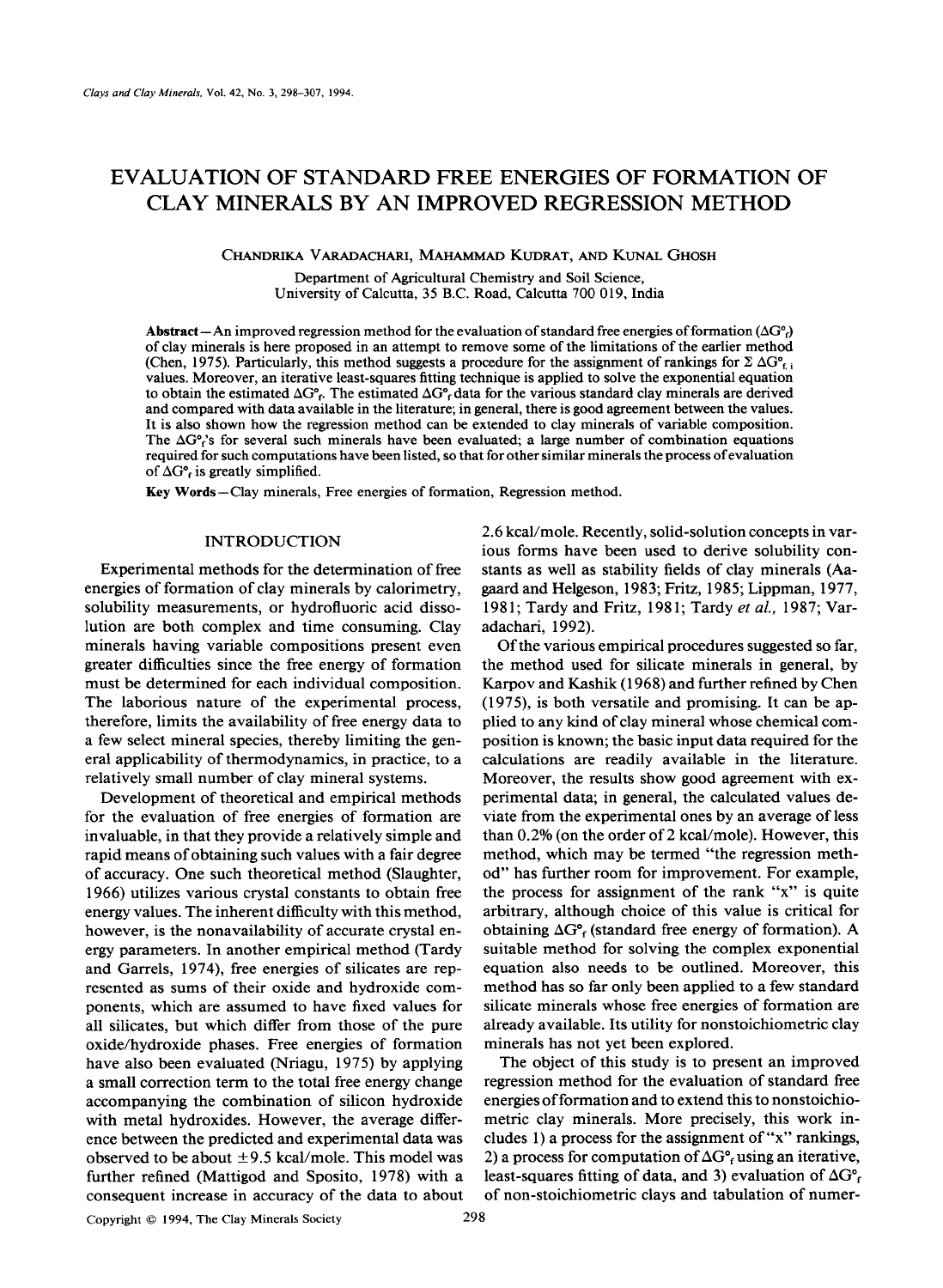ous combination equations required for such computation.

## METHODOLOGY

Details of the regression method have been explained by Chen (1975). Briefly, the procedure consists in first, representing the mineral in question in the form of combinations of various compounds. Thus kaolinite,  $Al_2Si_2O_3(OH)_4$  may be written as  $Al_2O_3 + 2SiO_2$  $+ 2H<sub>2</sub>O, Al<sub>2</sub>SiO<sub>2</sub> + SiO<sub>2</sub> + 2H<sub>2</sub>O, 2AlO(OH) + 2SiO<sub>2</sub>$ + H<sub>2</sub>O, etc. For each combination, the  $\Delta G^{\circ}$  of the individual component minerals are added to give the sum  $\Sigma \Delta G^{\circ}_{fi}$ . All the values of  $\Delta G^{\circ}_{f}$  used here are obtained from Helgeson *et al.* (1978); the value of  $\Delta G^{\circ}$ for water is taken from Robie *et al.* (1978). Various possible combinations for each mineral are constructed and the  $\Sigma \Delta G^{\circ}_{\text{C}i}$  values obtained therefrom. The values of  $\Sigma \Delta G^{\circ}_{f,i}$  are then arranged in descending order and each is assigned an integral value, x, which represents the rank of the  $\Sigma \Delta G^{\circ}_{\text{fi}}$ . Utilizing the values of  $\Sigma \Delta G^{\circ}_{\text{fi}}$ and x, a regression equation of the form:

$$
\Sigma \Delta G^{\circ}_{fi} = ae^{bx} + c \tag{1}
$$

is derived where a, b, and c are constants and the value of c gives the  $\Delta G^{\circ}$  of the mineral.

Fitting for the above exponential equation is, however, not simple. One method consists of applying a logarithmic transformation to the data to obtain a linear function and then determining the least-squares solution for the transformed data. Such transformation, however, results in a distortion of the error field associated with the variable and thus causes a biased least-squares fit.

The method adopted here, utilizes an iterative least squares technique (Draper and Smith, 1981; van Heeswijk and Fox, 1988). Briefly this method may be described as follows (Scarborough, 1976):

Suppose an equation of the generalized form

$$
y = f(x, a, b, c) \tag{2}
$$

contains two variables, x and y, and three unknowns, a, b, and c. First, some initial values of the unknowns are assumed as  $a_0$ ,  $b_0$ , and  $c_0$ . Let  $\alpha$ ,  $\beta$ , and  $\gamma$  be the values by which these values differ from the actual values a, b, c. Then

$$
a = a_0 + \alpha
$$
  
\n
$$
b = b_0 + \beta
$$
  
\n
$$
c = c_0 + \gamma
$$
\n(3)

If  $x_1, x_2, \ldots, x_p$  and  $y_1, y_2, \ldots, y_p$  are the experimentally observed values of x and y, then, by substituting  $a_0$ ,  $b_0$ ,  $c_0$  values in Eq. 2, we obtain

$$
y'_n = f(x_n, a_0, b_0, c_0)
$$
 (4)

where n ranges from 1 to p. Eq. 4 is an approximation curve with a residual  $r_n$  where,

$$
y'_n = y_n + r_n \tag{5}
$$

Thus,  $r_n$  gives the difference between the approximated value and the observed value of y. However, this observed value  $y_n$  differs from the value obtained from the best representative curve. This residual, termed  $\epsilon_n$ , is related as

$$
\epsilon_n = f(x_n, a, b, c) - y_n \tag{6}
$$

Combining Eqs. 3 and 6 gives

$$
\epsilon_n + y_n = f(x_n, a_0 + \alpha, b_0 + \beta, c_0 + \gamma) \qquad (7)
$$

On expanding in Taylor series as a function of a, b, c and ignoring higher order terms, we get

$$
\epsilon_n + y_n = f(x_n, a_0, b_0, c_0) + \alpha(\delta f/\delta a)_0
$$
  
+  $\beta(\delta f/\delta b)_0 + \gamma(\delta f/\delta c)_0$  (8)

However, since  $y'_n = f(x_n, a_0, b_0, c_0)$  and  $r_n = y'_n - y_n$ , this Eq. 8 may be rewritten as

$$
\epsilon_{n} = \alpha(\delta f_{n}/\delta a)_{0} + \beta(\delta f_{n}/\delta b)_{0} + \gamma(\delta f_{n}/\delta c)_{0} + r_{n}
$$
(9)

These equations are linear in  $\alpha$ ,  $\beta$ , and  $\gamma$ . Furthermore, according to the method of least squares, the best representative values of a, b, and c are those for which  $\Sigma_{n=1}^{P} \epsilon^2$  is a minimum.

Eq. 8 can be easily solved for  $\alpha$ ,  $\beta$ , and  $\gamma$  by the leastsquares technique if an initial estimate of  $a_0$ ,  $b_0$ ,  $c_0$  is provided for the first iteration. At the completion of each iteration, the values  $a_0$ ,  $b_0$ ,  $c_0$  are replaced by revised values derived from Eq. 2, and the whole procedure is repeated again by replacing the zero subscripts by 1 (e.g.,  $a_1$ ,  $b_1$ ,  $c_1$ ). This will lead to another set of revised estimates of  $a_2$ ,  $b_2$ ,  $c_2$  and so on. The iterative process is continued until the solution converges, that is until,  $\alpha, \beta, \gamma$  reach selected small values. At each stage of the iterative procedure,  $\Sigma \epsilon_{\text{n}}^2$  is evaluated to see if a reduction in its value is actually achieved.

In some instances, convergence may occur very slowly or convergence may not occur at all. To combat this, it is suggested (Draper and Smith, 1981) that the parameter increments  $\alpha$ ,  $\beta$ ,  $\gamma$  are halved or doubled.

In the particular case of the Eq. 1,  $\Sigma \Delta G^{\circ}_{f,i} = ae^{bx} +$ c which has the form

$$
f(x) = ae^{bx} + c \tag{10}
$$

the partial derivatives are

$$
\delta f/\delta a = e^{bx} \tag{11}
$$

$$
\delta f/\delta b = ax e^{bx} \tag{12}
$$

$$
\delta f/\delta c = 1 \tag{13}
$$

The procedure for iteration is the same as described above. Here, the initial approximate estimates  $a_0$ ,  $b_0$ ,  $c_0$  were obtained by solving Eq. 1 using logarithmic transformation or by graphical means.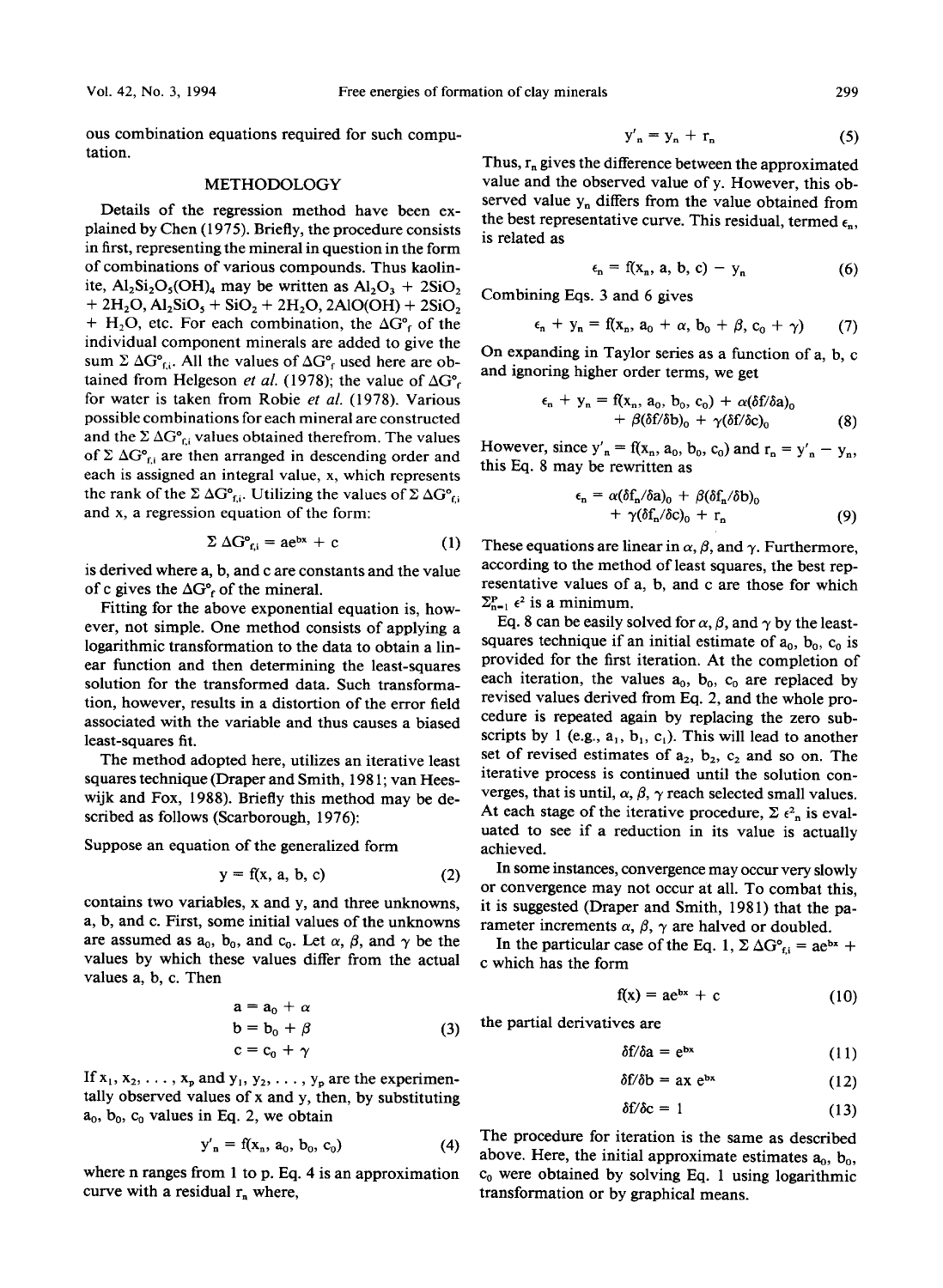

Figure 1. "Tree" diagram for obtaining the various possible combinations of x for a set of four data.

On substituting Eqs. 11-13 in Eq. 9, we obtain the equation

$$
\epsilon_{n} = \alpha e^{b_{0}x_{n}} + \beta a_{0}x_{n} e^{b_{0}x_{n}} + \gamma + r_{n} \qquad (14)
$$

or

$$
\epsilon_n = \alpha e^{b_0 x_n} + \beta a_0 x_n e^{b_0 x_n}
$$
  
+  $\gamma + a_0 e^{b_0 x_n} + c_0 - y_n$  (15)

By substituting values of n, we obtain p linear equations. These equations can be solved by the usual linear least-squares inversion technique (Draper and Smith, 1981) utilizing matrix algebra.

Calculations were done on a VAX 11/780 mainframe computer using a Fortran subroutine CURVE-FIT provided by van Heeswijk and Fox (1988). The two sets of input data required are computed values of  $\Sigma \Delta G^{\circ}_{\text{fi}}$  and corresponding assigned values of rankings x. Assignment of the x values may lead to erroneous results if done by visual examination of the data, as is the usual practice. Difficulties usually arise since one has the choice of assigning the rank of the  $(i +$ 1)th  $\Delta G^{\circ}_{f}$  with the same value as that of the ith  $\Sigma \Delta G^{\circ}_{f}$ , or with a higher value. In this work, it has been possible to provide x assignments by choosing that combination of x that gives the best fitting curve. For a set of  $\Sigma$  $\Delta G^{\circ}_{\text{fi}}$ , it is possible that several values of  $\Sigma \Delta G^{\circ}_{\text{fi}}$  may have the same value of x; alternatively, a particular x within the series may not have a corresponding value of  $\Sigma \Delta G^{\circ}_{f,i}$ , thereby leaving a missing value of x in the arrangement. In order to obtain the curve with the best fitting values of x, curve fitting is done for every possible combination of x values. Thus, each set of  $\Sigma \Delta G^{\circ}_{\text{fi}}$ for a mineral can be assigned several sets of probable rankings, x, from which one such set is chosen which produces a curve fit with the lowest residual error  $(\Sigma)$  $\epsilon^2$ ). Without any limitation on the values that x may assume, the total number of combinations is infinite. However, certain conditions may be imposed based on the characteristics of the exponential curves. It is, thereby, possible to obtain a finite number of x combinations. The conditions are as follows:

- 1) The  $\Sigma \Delta G^{\circ}_{fi}$  having the lowest numerical value is assigned a rank x equal to zero.
- 2) Rankings of subsequent  $\Sigma \Delta G^{\circ}_{fi}$  may either be zero or greater than zero.
- 3) When the  $\Sigma \Delta G^{\circ}$  are arranged in order of increasing absolute numerical value, the ranking of the  $(i +$ 1)th  $\Sigma \Delta G^{\circ}$  is either equal to or greater than the ranking of the ith  $\Sigma \Delta G^{\circ}$ , i.e., x value for  $\Sigma \Delta G^{\circ}$ <sub>fi+1</sub>  $\geq$  x value for  $\Sigma \Delta G^{\circ}_{\text{fi}}$ . This logic is derived from the nature of the exponential curve.
- 4) A minimum of three different rankings is required to construct the exponential curve.
- 5) The rankings of adjacent  $\Sigma \Delta G^{\circ}_{fi}$  may have a missing value. Effectively, it means that the rankings for the  $(i + 1)$ th and ith  $\Sigma \Delta G^{\circ}$ <sub>f</sub> may have a difference of 0, 1 or 2, i.e.,  $x_{i+1} - x_i = 0$ , 1 or 2. Thus, two adjacent  $\Sigma \Delta G^{\circ}_{\text{fi}}$  may have the same rank, x, or their x's may differ by a value of 1 or 2; in the latter case, the  $\Sigma \Delta G^{\circ}_{fi}$  of higher absolute numerical value has a higher corresponding rank x. Such an example can be seen in Table 2 where the rankings of  $\Sigma \Delta G^{\circ}_{fi}$ for kaolinite are 0, 1, 3, 5, 7 instead of 0, 1, 2, 3, 4. Such a situation may arise from the fact that one can miss out constructing equations for intermediate  $\Sigma \Delta G^{\circ}_{\text{fi}}$ , thereby leaving gaps in the x value.

Conditions (1) to (4) are fundamental to the regression method as suggested by Chen (1975). Condition (5) has been incorporated because it has been found to improve curve-fitting, i.e., further minimize  $\Sigma \epsilon^2$  as compared to one in which the possibility of a missing value has not been considered. The possibility of two and more missing ranks, x, is practically impossible to compute at this stage because the total possible combinations for assignment of x becomes infinite. However, it has been observed in practice that if a sufficient number of equations are constructed, the aforesaid ranking rules are sufficient to provide very good curve fits.

The various possible means of assigning x values to a set of  $\Sigma \Delta G^{\circ}_{fi}$  data have been computed based on the graph theory-tree method (Harary, 1972). An example of such a construction is shown in Figure 1 for a system containing 4 values of  $\Sigma \Delta G^{\circ}_{fi}$ . The combinations are obtained by following the branches beginning from the top 0 and following the lines downward.

However, from this set, combinations that contain less than three different values of x are deleted, e.g., 0000, 0001, etc. Thus, the following combinations are obtained from Figure 1:0012, 0013, 0023, 0024, 0112, 0113,0122,0123,0124,0133,0134,0135,0223,0224, 0233, 0234, 0235, 0244, 0245, 0246. A combination such as 0012 refers to the fact that when the  $\Sigma \Delta G^{\circ}_{\text{fi}}$ values are arranged serially in order of increasing numerical value, then the lowest value  $\Sigma \Delta G^{\circ}_{f,i}$  has a rank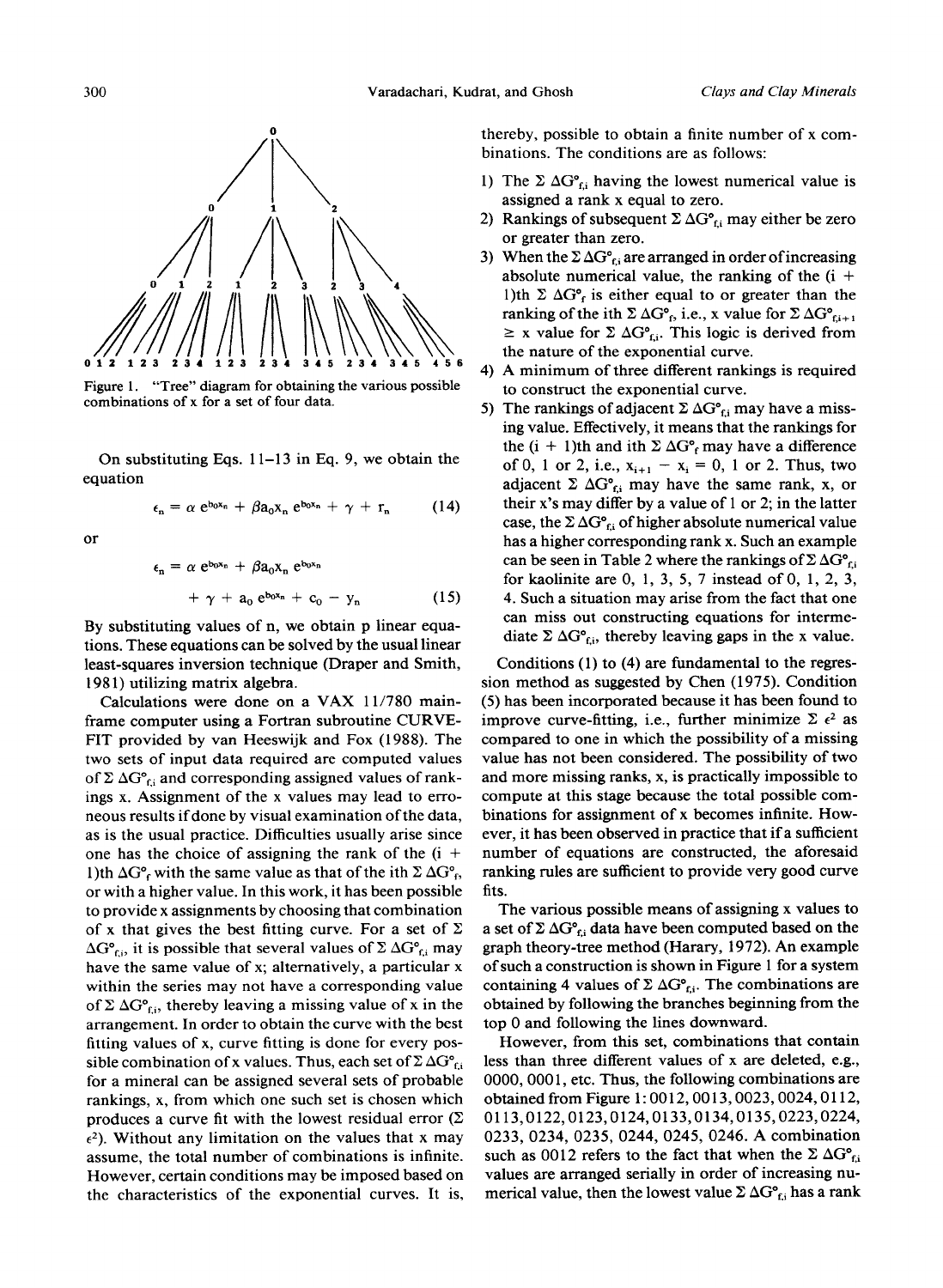| Mineral                                                                         | ΔG,<br>(kcal/mole)                                                                                                                                                                                                                                                                                                   |
|---------------------------------------------------------------------------------|----------------------------------------------------------------------------------------------------------------------------------------------------------------------------------------------------------------------------------------------------------------------------------------------------------------------|
| Kaolinite Al <sub>2</sub> Si <sub>2</sub> O <sub>5</sub> (OH) <sub>4</sub>      | $-905.1212$<br>$-905.614$ <sup>1</sup><br>(Helgeson et al., 1978)<br>$-910.01$<br>(Zen, 1972)<br>$-908.048$ <sup>1</sup><br>(Robie et al., 1978)<br>(Reesman and Keller, 1968)<br>$-904.01$<br>$-903.5^{\circ}$<br>(Kittrick, 1971b)<br>$-902.592$<br>(Chen, 1975)<br>$-888.11$<br>(Barany and Kelley, 1961)         |
| Pyrophyllite $Al_2Si_4O_{10}(OH)_2$                                             | $-1257.5502$<br>$-1255.997$ <sup>1</sup><br>(Helgeson et al., 1978)<br>$-1260.0$ <sup>1</sup><br>(Zen, 1972)<br>$-1259.383$ <sup>1</sup><br>(Robie et al., 1978)<br>(Reesman and Keller, 1968)<br>$-1258.71$<br>$-1256.95^2$<br>(Chen, 1975)<br>$-1250.1^{2}$<br>(Slaughter, 1966)<br>$-1259.8^2$<br>(Sposito, 1986) |
| Talc $Mg_3Si_4O_{10}(OH)_2$                                                     | $-1328.5582$<br>(Helgeson et al., 1978)<br>$-1320.188^{\rm i}$<br>(Robie et al., 1978)<br>$-1323.115^1$<br>$-1320.01$<br>(Bricker et al., 1973)<br>(Slaughter, 1966)<br>$-1319.3^2$                                                                                                                                  |
| Phlogopite KAlMg <sub>3</sub> Si <sub>3</sub> O <sub>10</sub> (OH) <sub>2</sub> | $-1395.221^{2}$<br>$-1396.187$ <sup>1</sup><br>(Helgeson <i>et al.</i> , 1978)<br>$-1402.679$ <sup>1</sup><br>(Mukherjee, 1979)<br>(Tardy and Garrels, 1974)<br>$-1400.72$                                                                                                                                           |
| Muscovite $KAI3Si3O10(OH)2$                                                     | $-1337.9912$<br>$-1336.301$ <sup>1</sup><br>(Helgeson <i>et al.</i> , 1978)<br>(Zen. 1972)<br>$-1340.01$<br>$-1338.56^1$<br>(Robie et al., 1978)<br>$-1330.5^2$<br>(Chen, 1975)<br>$-1327.5^2$<br>(Karpov and Kashik, 1968)<br>(Reesman and Keller, 1968)<br>$-1327.01$                                              |
| Biotite KAlFe, $Si_3O_{10}(OH)$ ,                                               | $-1135.4972$<br>$-1147.156$<br>(Helgeson et al., 1978)                                                                                                                                                                                                                                                               |
| Chlorite $Mg_sAl_2Si_3O_{10}(OH)_8$                                             | $-1953.2762$<br>$-1961.703$ <sup>1</sup><br>(Helgeson et al., 1978)<br>$-1974.0$ <sup>1</sup><br>(Zen, 1972)<br>$-1952.2^2$<br>(Chen, 1975)                                                                                                                                                                          |
| Sepiolite $Mg_2Si_3O_6(OH)_4$                                                   | $-1021.7292$<br>$-1020.51$<br>(Christ et al., 1973)                                                                                                                                                                                                                                                                  |
| or<br>$Mg_4Si_6O_{15}(OH)_{2}(H_2O)_{2} \cdot 4H_2O$                            | $-2213.4922$<br>(Helgeson et al., 1978)<br>$-2211.192$ <sup>1</sup>                                                                                                                                                                                                                                                  |

Table 1. Comparative values for the standard free energy of formation of some clay minerals.

<sup>1</sup> Derived by experimental methods.

2 Derived by theoretical/empirical methods.

 $x = 0$ ; the next  $\sum \Delta G^{\circ}_{f,i}$  also has rank  $x = 0$ ; the third  $\Sigma \Delta G^{\circ}_{fi}$  has  $x = 1$  and the highest  $\Sigma \Delta G^{\circ}_{fi}$  has  $x = 2$ . For systems containing more than four  $\Sigma \Delta G^{\circ}_{f,i}$  values, the "branches" of the tree shown in Figure 1 are extended further, on the same principle.

Utilizing each combination of x, the least-squares fit regression curve is computed as described earlier and the residual error is obtained. That combination which shows the best curve fitting, i.e., smallest residual error, is selected. The corresponding value of c in Eq. 1 gives the required value of the standard free energy of formation,  $\Delta G_{f}^{\circ}$ .

# RESULTS AND DISCUSSION

#### *General*

Values of  $\Delta G^{\circ}$  derived here for some standard layer silicates are shown in Table 1, together with  $\Delta G^{\circ}_{f}$  values obtained from the literature; Figure 2 shows the corresponding exponential curves. The chemical combination equations,  $\Sigma \Delta G^{\circ}_{fi}$  values and rankings x, which were utilized in deriving the  $\Delta G^{\circ}_{f}$  values, are listed in Table 2. From Table 1, it may be observed that, in general, data obtained by the regression method are close to those obtained by Helgeson *et al.* (1978). Since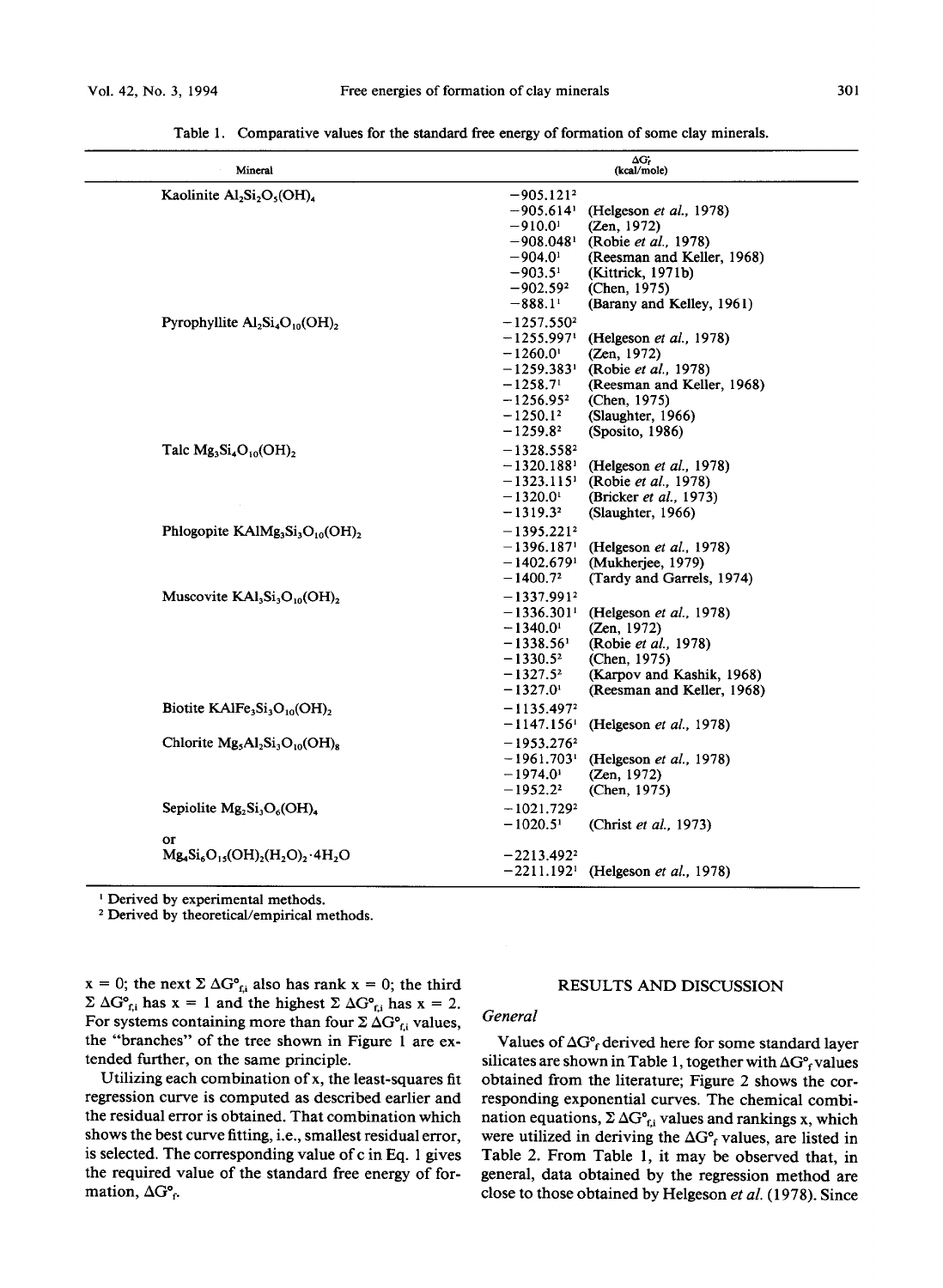Table 2.  $\Sigma\Delta G_{f,i}$  and the rankings of the combinations for some clay minerals.

| Clay minerals and their combinations                                                                                                                                                                                                                                                                                                                                                                                                                                                                                                                                                                                                                                                                                                                                                                                                                                                                                                                                                                                                                                                                                      | $\Sigma \Delta G_{\rm G}$ [kcal/mole]<br>(average value)                                                                                                                                                                      | Rank<br>[x]                                                                                   |
|---------------------------------------------------------------------------------------------------------------------------------------------------------------------------------------------------------------------------------------------------------------------------------------------------------------------------------------------------------------------------------------------------------------------------------------------------------------------------------------------------------------------------------------------------------------------------------------------------------------------------------------------------------------------------------------------------------------------------------------------------------------------------------------------------------------------------------------------------------------------------------------------------------------------------------------------------------------------------------------------------------------------------------------------------------------------------------------------------------------------------|-------------------------------------------------------------------------------------------------------------------------------------------------------------------------------------------------------------------------------|-----------------------------------------------------------------------------------------------|
| Kaolinite $Al_2Si_2O_5(OH)_4$                                                                                                                                                                                                                                                                                                                                                                                                                                                                                                                                                                                                                                                                                                                                                                                                                                                                                                                                                                                                                                                                                             |                                                                                                                                                                                                                               |                                                                                               |
| 1. $Al_2O_3 + 2SiO_2 + 2H_2O$<br>2. $Al_2SiO_5 + SiO_2 + 2H_2O$<br>3. 2AlO(OH) + $2SiO_2 + H_2O$<br>4. $0.5Al_2SiO_5 + Al(OH)_3 + 1.5SiO_2 + 0.5H_2O$<br>5. Al(OH) <sub>3</sub> + AlO(OH) + $2SiO_2$                                                                                                                                                                                                                                                                                                                                                                                                                                                                                                                                                                                                                                                                                                                                                                                                                                                                                                                      | -897.496<br>$-898.613$<br>$-900.482$<br>$-901.775$<br>$-902.710$                                                                                                                                                              | 0<br>1<br>3<br>5<br>7                                                                         |
| Regression equation: $\Sigma \Delta G_{f,i}^* = 7.6414e^{-0.165062x} - 905.1208$                                                                                                                                                                                                                                                                                                                                                                                                                                                                                                                                                                                                                                                                                                                                                                                                                                                                                                                                                                                                                                          |                                                                                                                                                                                                                               |                                                                                               |
| Muscovite $KA_3Si_3O_{10}(OH)_2$<br>1. $Al_2O_3 + KAlSiO_4 + 2SiO_2 + H_2O$<br>2. KAlSiO <sub>4</sub> + Al <sub>2</sub> SiO <sub>5</sub> + SiO <sub>2</sub> + H <sub>2</sub> O<br>3. KAl $Si_2O_6 + 2AlO(OH) + SiO_2$<br>4. $0.5Al_2Si_4O_{10}(OH)_2 + KAlSiO_4 + AlO(OH)$<br>5. $0.5Al_2Si_2O_5(OH)_4 + KAlSi_2O_6 + 0.5Al_2O_3$<br>6. $0.5Al_2Si_2O_5(OH)_4 + KAlSi_2O_6 + AlO(OH) - 0.5H_2O$<br>7. $Al_2Si_2O_5(OH)_4 + KAlSiO_4 - H_2O$<br>Regression equation: $G^{\circ} \Sigma \Delta = 15.51422e^{-0.093371x} - 1337.991$                                                                                                                                                                                                                                                                                                                                                                                                                                                                                                                                                                                         | $-1322.556$<br>$-1323.673$<br>$-1326.484$<br>$-1326.999$<br>$-1327.557$<br>$-1329.050$                                                                                                                                        | 0<br>1<br>3<br>4<br>4<br>6                                                                    |
| Phlogopite $KAlMg_3Si_3O_{10}(OH)_2$                                                                                                                                                                                                                                                                                                                                                                                                                                                                                                                                                                                                                                                                                                                                                                                                                                                                                                                                                                                                                                                                                      |                                                                                                                                                                                                                               |                                                                                               |
| 1. $3MgSiO_3 + 0.5K_2O + 0.5Al_2O_3 + H_2O$<br>2. KAISi <sub>3</sub> O <sub>s</sub> + 3MgO + H <sub>2</sub> O<br>3. KAlSiO <sub>4</sub> + 3Mg(OH) <sub>2</sub> + 3SiO <sub>2</sub> - 2H <sub>2</sub> O<br>4. $Mg_3Si_2O_5(OH)_4 + KAlSiO_4 - H_2O$<br>Regression equation: $\Sigma \Delta G_{\text{fi}} = 65.8053e^{-0.630062x} - 1395.221$                                                                                                                                                                                                                                                                                                                                                                                                                                                                                                                                                                                                                                                                                                                                                                               | $-1329.420$<br>$-1360.175$<br>$-1376.600$<br>$-1389.931$                                                                                                                                                                      | 0<br>1<br>2<br>4                                                                              |
| Biotite KAlFe <sub>3</sub> Si <sub>3</sub> O <sub>10</sub> (OH) <sub>2</sub>                                                                                                                                                                                                                                                                                                                                                                                                                                                                                                                                                                                                                                                                                                                                                                                                                                                                                                                                                                                                                                              |                                                                                                                                                                                                                               |                                                                                               |
| 1. $0.5K_2O + 0.5Al_2O_3 + 3FeO + 3SiO_2 + H_2O$<br>2. $0.5K_2O + 0.5Al_2SiO_4 + 3FeO + 2.5SiO_2 + H_2O$<br>3. $0.5K_2O + 0.5Al_2Si_2O$ , $(OH)_4 + 3FeO + 2SiO_2$<br>4. $0.5K_2O + Fe_2SiO_4 + FeO + H_2O + 0.5Al_2SiO_5 + 1.5SiO_2$<br>5. $0.5K_2O + Fe_2SiO_4 + 0.5Al_2SiO_5 + SiO_2 + H_2O$<br>6. $0.5K_2O + 3FeSiO_3 + AlO(OH) + 0.5H_2O$<br>7. KAlSi <sub>2</sub> O <sub>6</sub> + 3Fe(OH) <sub>2</sub> + SiO <sub>2</sub> - 2H <sub>2</sub> O<br>8. KAl $Si_2O_6 + 3FeO + SiO_2 + H_2O$<br>9. KAlSiO <sub>4</sub> + 3Fe(OH) <sub>2</sub> + 2SiO <sub>2</sub> - 2H <sub>2</sub> O<br>10. $KAISi2O6 + Fe2SiO4 + FeO + H2O$<br>11. KAlSiO <sub>4</sub> + 3FeO + 2SiO <sub>2</sub> + H <sub>2</sub> O<br>12. KAISi <sub>3</sub> O <sub>8</sub> + 3Fe(OH) <sub>2</sub> - 2H <sub>2</sub> O<br>13. KAISi <sub>3</sub> O <sub>8</sub> + 3FeO + H <sub>2</sub> O<br>14. KAlSiO <sub>4</sub> + $0.5Fe_3Si_4O_{10}(OH)_2 + 1.5FeO + 0.5H_2O$<br>15. KAl $\text{SiO}_4 + 1.5\text{Fe}_2\text{SiO}_4 + 0.5\text{SiO}_2 + \text{H}_2\text{O}$<br>Regression equation: $\Sigma \Delta G_{\rm f} = 54.1834e^{-0.6753} - 1135.497$ | $-1076.859$<br>$-1077.417$<br>$-1080.918$<br>$-1082.250$<br>$-1084.665$<br>$-1085.603$<br>$-1121.808$<br>$-1123.269$<br>$-1126.562$<br>$-1127.612$<br>$-1128.023$<br>$-1130.894$<br>$-1132.355$<br>$-1135.191$<br>$-1135.268$ | 0<br>0<br>0<br>0<br>0<br>0<br>2<br>$\overline{\mathbf{c}}$<br>3<br>3<br>3<br>4<br>4<br>6<br>6 |
| Pyrophyllite $Al_2Si_4O_{10}(OH)_2$                                                                                                                                                                                                                                                                                                                                                                                                                                                                                                                                                                                                                                                                                                                                                                                                                                                                                                                                                                                                                                                                                       |                                                                                                                                                                                                                               |                                                                                               |
| 1. $Al_2O_3 + 4SiO_2 + H_2O$<br>2. $Al_2SiO_5 + 3SiO_2 + H_2O$<br>3. 0.5Al(OH) <sub>3</sub> + 0.75Al <sub>2</sub> SiO <sub>3</sub> + 3.25SiO <sub>2</sub> + 0.25H <sub>2</sub> O<br>4. 2AlO(OH) + $4SiO2$<br>5. $0.5Al_2Si_2O_5(OH)_4 + 0.5Al_2O_3 + 3SiO_2$<br>6. $0.5Al_2Si_2O_5(OH)_4 + 0.5Al_2SiO_5 + 2.5SiO_2$<br>Regression equation: $\Sigma \Delta G_{fi} = 7.443719e^{-0.1593382x} - 1257.550$                                                                                                                                                                                                                                                                                                                                                                                                                                                                                                                                                                                                                                                                                                                   | $-1250.098$<br>$-1251.215$<br>$-1252.796$<br>$-1253.084$<br>- 1254.154<br>$-1254.716$                                                                                                                                         | $\bf{0}$<br>1<br>3<br>3<br>5<br>6                                                             |
| Talc $Mg_3Si_4O_{10}(OH)_2$                                                                                                                                                                                                                                                                                                                                                                                                                                                                                                                                                                                                                                                                                                                                                                                                                                                                                                                                                                                                                                                                                               |                                                                                                                                                                                                                               |                                                                                               |
| 1. MgO + $4SiO_2 + H_2O$<br>2. $Mg_2SiO_4 + Mg(OH)_2 + 3SiO_2$<br>3. $1.5Mg_2SiO_4 + 2.5SiO_2 + H_2O$<br>4. 2MgSiO <sub>3</sub> + 2SiO <sub>2</sub> + Mg(OH) <sub>2</sub><br>5. $0.5Mg_3Si_2O_5(OH)_4 + 1.5MgSiO_3 + 1.5SiO_2$<br>6. $Mg_3Si_2O_5(OH)_4 + 2SiO_2 - H_2O$<br>Regression equation: $\Sigma \Delta G_{f,i} = 45.17277e^{-0.3511567x} - 1328.558$                                                                                                                                                                                                                                                                                                                                                                                                                                                                                                                                                                                                                                                                                                                                                             | $-1283.385$<br>$-1305.524$<br>$-1306.215$<br>$-1306.798$<br>$-1312.799$<br>$-1317.473$                                                                                                                                        | $\mathbf 0$<br>2<br>2<br>$\overline{\mathbf{c}}$<br>3<br>4                                    |
| Chlorite $Mg_5Al_2Si_3O_{10}(OH)_8$                                                                                                                                                                                                                                                                                                                                                                                                                                                                                                                                                                                                                                                                                                                                                                                                                                                                                                                                                                                                                                                                                       |                                                                                                                                                                                                                               |                                                                                               |
| 1. $5MgO + Al_2O_3 + 3SiO_2 + 4H_2O$<br>2. $Al_2Si_2O_5(OH)_4 + MgSiO_3 + 4MgO + 2H_2O$<br>3. $Al_2SiO_5 + 2MgSiO_3 + 3MgO + 4H_2O$                                                                                                                                                                                                                                                                                                                                                                                                                                                                                                                                                                                                                                                                                                                                                                                                                                                                                                                                                                                       | $-1895.707$<br>-1912.072<br>–1913.318                                                                                                                                                                                         | 0<br>1<br>1                                                                                   |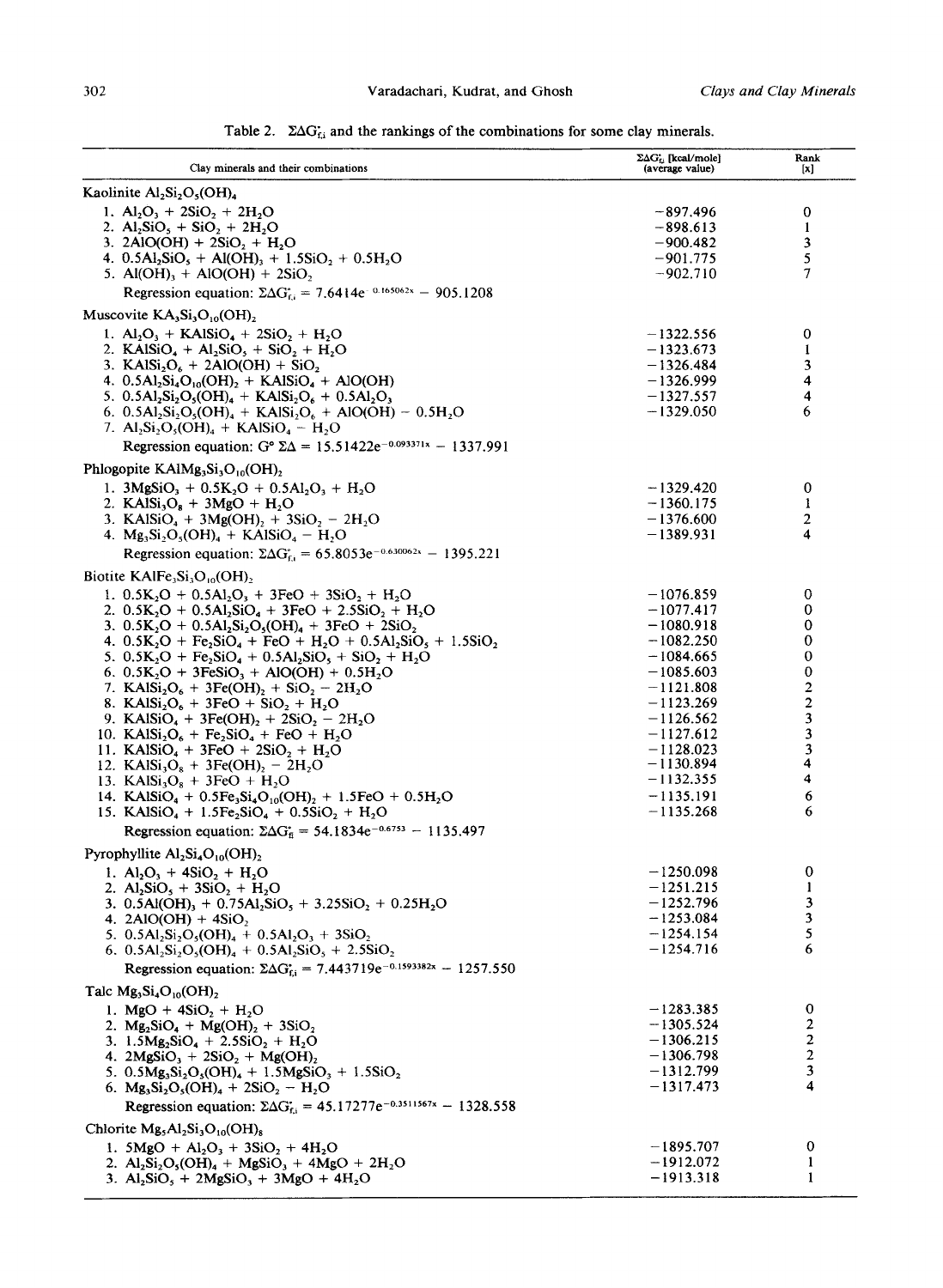| Clav minerals and their combinations                                              | ∑∆G <sub>ti</sub> [kcal/mole]<br>(average value) | Rank<br>$\left[ x\right]$ |
|-----------------------------------------------------------------------------------|--------------------------------------------------|---------------------------|
| 4. $0.5Mg_3Si_4O_{10}(OH)_2 + Mg_2SiO_4 + 1.5MgO + 2AlO(OH) + 2.5H2O$             | $-1931.442$                                      | 3                         |
| 5. $2.5Mg_2SiO_4 + Al_2O_3 + 0.5SiO_2 + 4H_2O$                                    | $-1931.577$                                      |                           |
| 6. $Mg_2SiO_4 + 3Mg(OH)_2 + 2Al(OH)_3 + 2SiO_2 - 2H_2O$                           | $-1938.254$                                      |                           |
| 7. $Mg_3Si_2O_6(OH)_4 + Al_2SiO_6 + 2Mg(OH)_2$                                    | $-1944.750$                                      | 6                         |
| 8. 1.5 $Mg_3Si_2O_5(OH)_4 + 0.5MgO + 2AlO(OH)$                                    | $-1949.825$                                      | 8                         |
| 9. $Mg_3Si_2O_5(OH)_4 + MgAl_2O_4 + MgSiO_3 + 2H_2O$                              | $-1950.142$                                      | 9                         |
| Regression equation: $\Sigma \Delta G_{fi} = 57.07883e^{-0.32814x} - 1953.276$    |                                                  |                           |
| Sepiolite $Mg_2Si_3O_6(OH)_4$                                                     |                                                  |                           |
| 1. $2\text{MgO} + 3\text{SiO}$ , + $2\text{H}$ , O                                | $-999.49$                                        | $\bf{0}$                  |
| 2. $Mg_2SiO_4 + 2SiO_2 + 2H_2O$                                                   | $-1014.236$                                      | 2                         |
| 3. $2M\epsilon SiO_2 + SiO_2 + 2H_2O$                                             | $-1015.886$                                      | 3                         |
| 4. $0.5Mg_3Si_2O_5(OH)_4 + 0.5Mg(OH)_2 + 2SiO_2$ , 0.5H <sub>2</sub> O            | $-1019.895$                                      |                           |
| 5. $0.5Mg_3Si_4O_{10}(OH)$ , + $0.5Mg(OH)$ , + $SiO$ , + $H_2O$                   | $-1021.253$                                      |                           |
| Regression equation: $\Sigma \Delta G_{f,i} = 22.16086e^{-0.4969167x} - 1021.729$ |                                                  |                           |

**Table 2. Continued.** 

Note: Sepiolite formulated as  $Mg_4Si_6O_{13}(OH)_2(H_2O)_3.3H_2O$  is the same as the above formula multiplied by 2 with 3 moles of H<sub>2</sub>O added, i.e.,  $2 \times Mg_2Si_3O_6(OH)_4 + 3H_2O = Mg_3Si_6O_{15}(OH)_2(H_2O)_3.3H_2O$ . The "c" value for the latter formula may **be modified accordingly.** 

**the basic data used for these computations were obtained from Helgeson** *et al.* **(1978), it would be more**  reasonable to limit the comparisons of our  $\Delta G_f^{\circ}$  data **with those of Helgeson** *et al.* **(1978). The other data**  (Table 1) are only to show the wide variation in  $\Delta G^{\circ}$ . **values that is obtained by different methods. It is seen**  here, that  $\Delta G^{\circ}$  for talc, chlorite, and biotite show large **differences from the values obtained by Helgeson** *et al.*  **(1978). For biotite, this is to be expected since equations of sufficient complexity utilizing iron silicates (Table 2) could not be constructed due to non-avail-**

ability of basic  $\Delta G^{\circ}$ <sub>f</sub> data. It appears, therefore, that **the regression method can be applied to biotite only**  when more data on  $\Delta G^{\circ}_{f}$  of complex iron-rich silicates **are made available. In the case of talc and chlorite, the differences are, however, difficult to explain since the regression curves themselves show good curve fitting**  (Figure 2). More up-to-date experimental data on  $\Delta G^{\circ}$ **of these two minerals are needed to verify the results and ascertain if indeed such error is present. For all other minerals, deviations are within 0.5 to 2.3 kcal/ mole and are also in better agreement with the values** 



Figure 2. Regression of  $\Sigma \Delta G^{\circ}_{\epsilon_i}$  values for some standard clay minerals.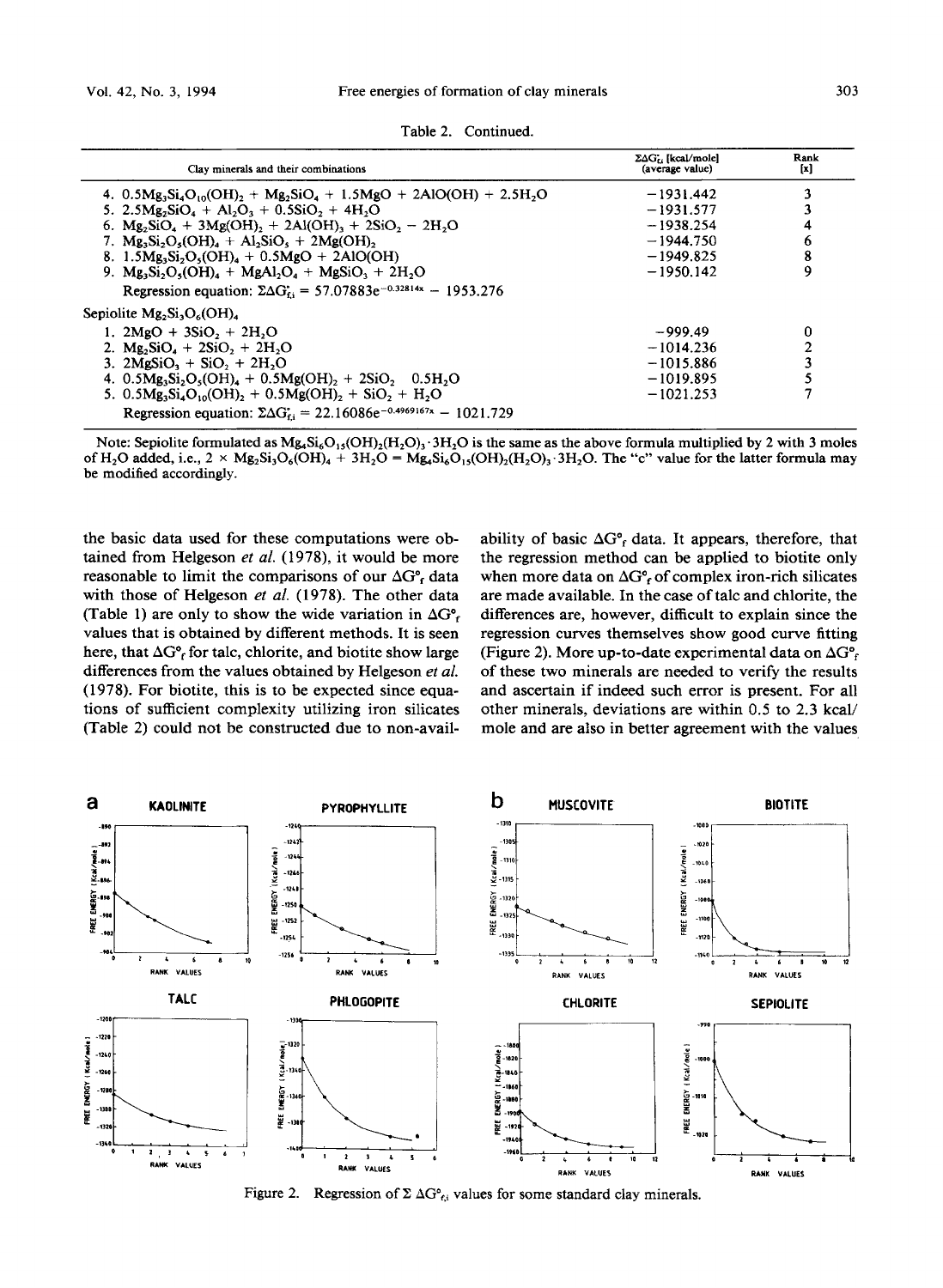

Figure 3. Regression of  $\Sigma \Delta G^{\circ}{}_{fi}$  values for some non-stoichiometric clay minerals.

**obtained by Helgeson** *et al.* **(1978) than those obtained by any other theoretical or experimental means (Table**  1).

# *Standard free energy of formation of clay minerals of variable composition*

**Free energies of formation of several clay minerals of variable composition, which have been derived here, are shown in Table 3. The various combinations used**  for these derivations as well as their  $\Sigma \Delta G^{\circ}_{f,i}$  values are **represented in Table 4. The corresponding regression curves may be seen in Figure 3.** 

**Formulae for the minerals have been taken from the following sources: MontmoriUonite, average (Tardy and**  Garrels, 1974); montmorillonite, idealized (Grim, **1968); illite, Fithian (Nriagu, 1975); illite, average (Weaver and Pollard, 1973); nontronite (Grim, 1968); saponite (Grim, 1968); and vermiculite and aluminous**  chlorite (Jackson, 1965). The  $\Delta G^{\circ}$  for various mont**morillonites (in kcal/mole), which have been obtained**  **from the literature for comparative study, are as fol**lows:  $-1270.0^*$ ,  $-1234.25^*$  and  $-1254.3$  for Clay **Spur (Kittrick, 1971a; Reesman and Keller, 1968;**  Sposito, 1986);  $-1230.6^*$ ,  $-1228.3$ <sup>1</sup> and  $-1245.7$ <sup>1</sup> for Aberdeen (Kittrick, 1971b; Sposito, 1986; Tardy and Garrels, 1974); -1248.2\* and -1257.6<sup>1</sup> for Wyoming and  $-1274.4^*$ ,  $-1252.1^*$  and  $-1261.0$ <sup>[</sup> for Arizona **(Huang and Keller, 1973; Reesman and Keller, 1968; Sposito, 1986). It is obvious that widely different values are obtained for montmorillonites of different compositions and sometimes even for montmorillonites of the same origin.** 

**For illites, the variation in the data is not very wide.**  Thus, values (in kcal/mole) such as  $-1270.0$ <sup>[</sup> (Nriagu, **1975), -1277.7" (Rouston and Kittrick, 1971), - 1278.882 (Tardy and Garrels, 1974), - 1282.1" (Huang** 

**\* Derived by experimental methods.** 

**<sup>82</sup> Derived by theoretical/empirical methods.** 

|  |  |  |  |  |  | Table 3. Standard free energies of formation (c), a, and b values evaluated for some clay minerals of variable composition. |
|--|--|--|--|--|--|-----------------------------------------------------------------------------------------------------------------------------|
|--|--|--|--|--|--|-----------------------------------------------------------------------------------------------------------------------------|

| Mineral                                                                                                                    | ΔG.<br>[kcal/mole] | a        | ь           |
|----------------------------------------------------------------------------------------------------------------------------|--------------------|----------|-------------|
| Illite (average) $K_0$ , Na <sub>0.15</sub> Al <sub>2.18</sub> Mg <sub>0.26</sub> Si <sub>1.56</sub> O <sub>10</sub> (OH), | $-1302.349$        | 45.14204 | $-0.640779$ |
| Illite (Fithian) $K_{0.62}Al_{2.03}Fe_{0.29}Mg_{0.19}Si_{3.51}O_{10}(OH)$                                                  | $-1274.734$        | 43.72045 | $-0.806652$ |
| Vermiculite $Al_{1.4}Fe_{0.35}Mg_{2.675}Si_{2.85}O_{10}(OH)_{2.4}$                                                         | $-1335.828$        | 38.30339 | $-0.377853$ |
| Montmorillonite (average) $K_0 A I_{1.67}Fe_{0.17}Mg_{0.38}Si_{3.83}O_{10}(OH)_{2.6}$                                      | $-1266.625$        | 22.36392 | $-0.751450$ |
| Montmorillonite (idealised) $K_{0,33}Al_{1,67}Mg_{0,33}Si_4O_{10}(OH)_2$                                                   | $-1271.772$        | 22.43354 | $-0.853461$ |
| Saponite $K_{0,32}Al_{0,32}Mg_3Si_{3,62}O_{10}(OH)$ ,                                                                      | $-1362.875$        | 72.23858 | $-0.206231$ |
| Nontronite $K_0$ 33 Al <sub>0</sub> 33 Fe <sub>2</sub> Si <sub>3.67</sub> O <sub>10</sub> (OH) <sub>2</sub>                | $-1079.522$        | 11.92548 | $-0.681420$ |
| Chlorite (aluminous) $Al_{4.8}Si_{3.4}O_{10}(OH)_{8}$                                                                      | $-1842.694$        | 20.58559 | $-0.215571$ |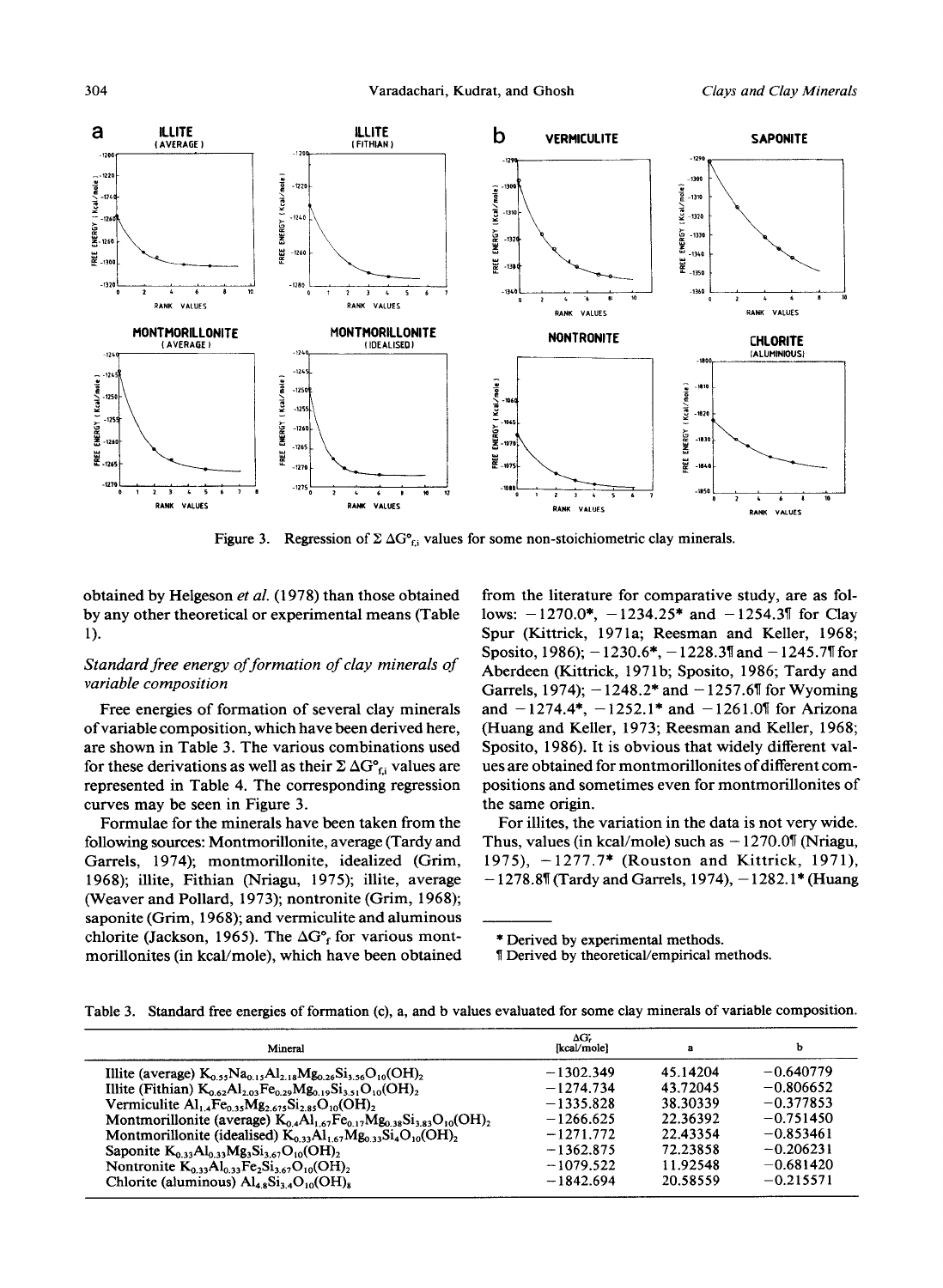| Table 4. $\Sigma\Delta G_{\rm ti}$ and the rankings of the combinations for some clay minerals of variable composition. |  |  |  |  |
|-------------------------------------------------------------------------------------------------------------------------|--|--|--|--|
|                                                                                                                         |  |  |  |  |

| Clay minerals and their combinations                                                                                                                                                                                                                                                                                                                                                                                                       | $\Sigma \Delta G_{fs}$ [kcal/mode]<br>(average value) | Rank<br>$\mathbf{x}$ |
|--------------------------------------------------------------------------------------------------------------------------------------------------------------------------------------------------------------------------------------------------------------------------------------------------------------------------------------------------------------------------------------------------------------------------------------------|-------------------------------------------------------|----------------------|
| Illite (average) $K_{0.55}Na_{0.15}Al_{2.18}Mg_{0.26}Si_{3.56}O_{10}(OH)_{2}$                                                                                                                                                                                                                                                                                                                                                              |                                                       |                      |
| 1. 1.09Al <sub>2</sub> O <sub>3</sub> + 0.26MgO + 3.56SiO <sub>2</sub> + 0.275K <sub>2</sub> O + 0.075Na <sub>2</sub> O + H <sub>2</sub> O                                                                                                                                                                                                                                                                                                 | –1257.102                                             |                      |
| 2. $0.26MgSiO_3 + 0.55KAlSi_2O_6 + 0.15NaAlSiO_4 + 2.05SiO_2 + 0.74Al_2O_3 + H_2O$                                                                                                                                                                                                                                                                                                                                                         | $-1290.140$                                           | 0                    |
| 3. $0.26MgSiO_3 + 0.55KAlSi_1O_8 + 0.815Al_2SiO_5 + 0.835SiO_2 + 0.075Na_2O + H_2O$                                                                                                                                                                                                                                                                                                                                                        | $-1290.666$                                           | 2<br>2               |
| 4. 0.26MgO + 0.075Na <sub>2</sub> O + 0.55KAlSi <sub>3</sub> O <sub>s</sub> + 0.28SiO <sub>2</sub> + 0.815Al <sub>2</sub> Si <sub>2</sub> O <sub>s</sub> (OH) <sub>a</sub> - 0.63H <sub>2</sub> O                                                                                                                                                                                                                                          | -1294.241                                             | 3                    |
| 5. $0.55\text{KAl}_3\text{Si}_3\text{O}_{10}(\text{OH})_2 + 0.26\text{MgSiO}_3 + 0.15\text{NaAlSiO}_4 + 0.19\text{Al}_2\text{O}_3 + 1.5\text{SiO}_2 + 0.45\text{H}_2\text{O}$                                                                                                                                                                                                                                                              | -1300.314                                             | 5                    |
| 6. 0.15NaAlSi <sub>3</sub> O <sub>8</sub> + 0.55KAl <sub>3</sub> Si <sub>3</sub> O <sub>10</sub> (OH) <sub>2</sub> + 0.26MgSiO <sub>3</sub> + 0.19Al <sub>2</sub> Si <sub>2</sub> O <sub>5</sub> (OH) <sub>4</sub> + 0.82SiO <sub>2</sub> + 0.07H <sub>2</sub> O -1302.478                                                                                                                                                                 |                                                       | $\tau$               |
|                                                                                                                                                                                                                                                                                                                                                                                                                                            |                                                       |                      |
| Illite (Fithian) $K_{0.62}Al_{2.03}Fe_{0.29}Mg_{0.19}Si_{3.51}O_{10}(OH)_{2}$                                                                                                                                                                                                                                                                                                                                                              |                                                       |                      |
| 1. $1.015Al_2O_3 + 0.145Fe_2O_3 + 0.19MgO + 0.31K_2O + 3.51SiO_2 + H_2O$                                                                                                                                                                                                                                                                                                                                                                   | -1231.020                                             | 0                    |
| 2. $0.62$ KAlSiO <sub>4</sub> + 0.705Al <sub>2</sub> SiO <sub>5</sub> + 0.145Fe <sub>2</sub> O <sub>3</sub> + 0.095Mg <sub>2</sub> SiO <sub>4</sub> + 2.09SiO <sub>2</sub> + H <sub>2</sub> O                                                                                                                                                                                                                                              | –1264.930                                             | 2                    |
| 3. $0.62KAISi3O8 + 0.705AI2O3 + 0.145Fe2O3 + 0.19MgSiO3 + 1.46SiO2 + H2O$                                                                                                                                                                                                                                                                                                                                                                  | -1266.985                                             | 2                    |
| 4. $0.62KAISi3O8 + 0.705AI2Si2O5(OH)4 + 0.24SiO2 + 0.145Fe2O3 + 0.19MgO - 0.41H2O$                                                                                                                                                                                                                                                                                                                                                         | $-1271.150$                                           | 3                    |
| 5. $0.62 \text{KAl}_3 \text{Si}_3 \text{O}_{10}(\text{OH})_2 + 0.085 \text{Al}_2 \text{O}_3 + 0.19 \text{MgSiO}_3 + 0.145 \text{Fe}_2 \text{O}_3 + 1.46 \text{SiO}_2 + 0.38 \text{H}_2 \text{O}$                                                                                                                                                                                                                                           | $-1272.821$                                           | 4                    |
| Vermiculite $Al_{1.4}Fe_{0.35}Mg_{2.675}Si_{2.85}O_{10}(OH)_{2}$                                                                                                                                                                                                                                                                                                                                                                           |                                                       |                      |
| 1. 2.85SiO <sub>2</sub> + 0.7Al <sub>2</sub> O <sub>3</sub> + 0.175Fe <sub>2</sub> O <sub>3</sub> + 2.675MgO + H <sub>2</sub> O                                                                                                                                                                                                                                                                                                            | $-1297.515$                                           | 0                    |
| 2. $0.7Al_2SiO_5 + 1.3375Mg_2SiO_4 + 0.175Fe_2O_3 + 0.8125SiO_2 + H_2O$                                                                                                                                                                                                                                                                                                                                                                    | $-1318.020$                                           | 2                    |
| 3. $0.7Al_2Si_2O_5(OH)_4 + 1.3375Mg_2SiO_4 + 0.175Fe_2O_3 + 0.1125SiO_2 - 0.4H_2O$                                                                                                                                                                                                                                                                                                                                                         | $-1322.920$                                           | 3                    |
| 4. $0.5Mg_3Si_4O_{10}(OH)_2 + 0.7Al_2O_3 + 0.175Fe_2O_3 + 0.5875Mg_2SiO_4 + 0.2625SiO_2 + 0.5H_2O$                                                                                                                                                                                                                                                                                                                                         | -1323.277                                             | 3                    |
| 5. $0.5Mg_3Si_2O_5(OH)_4 + 0.7Al_2SiO_5 + 0.175Fe_2O_3 + 0.5875Mg_2SiO_4 + 0.5625SiO_2$                                                                                                                                                                                                                                                                                                                                                    | -1323.931                                             | 3                    |
| 6. 0.5 $M_{85}Al_2Si_3O_{10}(OH)_8 + 0.2Al_2O_3 + 0.175Fe_2O_3 + 0.175MgO + 1.35SiO_2 - H_2O$                                                                                                                                                                                                                                                                                                                                              | –1330.391                                             | 5                    |
| 7. $0.535M_{85}Al_2Si_3O_{10}(OH)_8 + 0.175Fe_2O_3 + 0.165Al_2SiO_5 + 1.08SiO_2 - 1.14H_2O$                                                                                                                                                                                                                                                                                                                                                | - 1332.876                                            | 7                    |
| 8. 0.535Mg <sub>5</sub> Al <sub>2</sub> Si <sub>3</sub> O <sub>10</sub> (OH) <sub>8</sub> + 0.175Fe <sub>2</sub> O <sub>3</sub> + 0.165Al <sub>2</sub> Si <sub>2</sub> O <sub>5</sub> (OH) <sub>4</sub> + 0.915SiO <sub>2</sub> - 1.47H <sub>2</sub> O                                                                                                                                                                                     | $-1334.031$                                           | 8                    |
| Montmorillonite (average) $K_{0.4}Al_{1.67}Fe_{0.17}Mg_{0.38}Si_{3.83}O_{10}(OH)_{2}$                                                                                                                                                                                                                                                                                                                                                      |                                                       |                      |
|                                                                                                                                                                                                                                                                                                                                                                                                                                            |                                                       |                      |
| 1. $0.835Al_2Si_4O_{10}(OH)_2 + 0.19Mg_2SiO_4 + 0.2K_2O + 0.085Fe_2O_3 + 0.3SiO_2 + 0.165H_2O$<br>2. 1.67Al(OH) <sub>3</sub> + 0.38MgSiO <sub>3</sub> + 0.085Fe <sub>2</sub> O <sub>3</sub> + 0.2K <sub>2</sub> O + 3.45SiO <sub>2</sub> - 1.505H <sub>2</sub> O                                                                                                                                                                           | -1243.456                                             | 0                    |
|                                                                                                                                                                                                                                                                                                                                                                                                                                            | -1245.059                                             | 0                    |
| 3. $0.4$ KAlSi <sub>3</sub> O <sub>8</sub> + $0.635$ Al <sub>2</sub> Si <sub>4</sub> O <sub>10</sub> (OH) <sub>2</sub> + $0.38$ MgO + $0.085$ Fe <sub>2</sub> O <sub>3</sub> + $0.09$ SiO <sub>2</sub> + $0.365$ H <sub>2</sub> O<br>4. $0.4$ KAlSi <sub>3</sub> O <sub>8</sub> + $0.635$ Al <sub>2</sub> SiO <sub>3</sub> + $0.085$ Fe <sub>2</sub> O <sub>3</sub> + $0.38$ MgSiO <sub>3</sub> + H <sub>2</sub> O + 1.615SiO <sub>3</sub> | $-1261.673$                                           | 2                    |
| 5. $0.4KAISiO_4 + 0.635Al_2Si_2O_5(OH)_4 + 0.19Mg_2SiO_4 + 0.085Fe_2O_3 + 1.97SiO_2 - 0.27H_2O$                                                                                                                                                                                                                                                                                                                                            | $-1261.752$                                           | 2                    |
| 6. $0.4KAISi3O8 + 0.635Al2Si2O5(OH)4 + 0.085Fe2O3 + 0.38MgSiO3 + 0.98SiO2 - 0.27H2O$                                                                                                                                                                                                                                                                                                                                                       | $-1264.066$                                           | 3<br>5               |
|                                                                                                                                                                                                                                                                                                                                                                                                                                            | $-1266.198$                                           |                      |
| Montmorillonite (idealised) $K_{0.33}Al_{1.67}Mg_{0.33}Si_4O_{10}(OH)_2$                                                                                                                                                                                                                                                                                                                                                                   |                                                       |                      |
| 1. 1.67AlO(OH) + $4SiO_2 + 0.33MgO + 0.165K_2O + 0.165H_2O$                                                                                                                                                                                                                                                                                                                                                                                | $-1248.368$                                           | 0                    |
| 2. $0.5Al_2Si_2O_5(OH)_4 + 0.335Al_2SiO_5 + 2.665SiO_2 + 0.165K_2O + 0.33MgO$                                                                                                                                                                                                                                                                                                                                                              | $-1250.308$                                           | 0                    |
| 3. $0.835Al_2SiO_5 + 3.265SiO_2 + 0.165K_2O + 0.33MgO + H_2O$                                                                                                                                                                                                                                                                                                                                                                              | $-1267.272$                                           | 2                    |
| 4. $0.67 \text{Al}_2\text{Si}_4\text{O}_{10}(\text{OH})_2 + 0.33 \text{KAl}\text{Si}_3\text{O}_8 + 0.33 \text{MgO} + 0.33 \text{SiO}_2 + 0.33 \text{H}_2\text{O}$                                                                                                                                                                                                                                                                          | $-1268,141$                                           | 2                    |
| 5. $0.33\text{KAl}_3\text{Si}_3\text{O}_{10}(\text{OH})_2 + 0.165\text{Mg}_2\text{SiO}_4 + 0.34\text{Al}_2\text{SiO}_5 + 2.505\text{SiO}_2 + 0.67\text{H}_2\text{O}$                                                                                                                                                                                                                                                                       | $-1270.108$                                           | 3                    |
| 6. 0.11Mg <sub>3</sub> Si <sub>2</sub> O <sub>5</sub> (OH) <sub>4</sub> + 0.33KAlSi <sub>2</sub> O <sub>6</sub> + 0.67Al <sub>2</sub> Si <sub>4</sub> O <sub>10</sub> (OH) <sub>2</sub> + 0.44SiO <sub>2</sub> + 0.11H <sub>2</sub> O                                                                                                                                                                                                      | $-1270.755$                                           | 4                    |
| 7. 0.33MgSiO <sub>3</sub> + 0.33KAlSi <sub>3</sub> O <sub>8</sub> + 0.5Al <sub>2</sub> Si <sub>2</sub> O <sub>5</sub> (OH) <sub>4</sub> + 0.17Al <sub>2</sub> SiO <sub>5</sub> + 1.51SiO <sub>2</sub>                                                                                                                                                                                                                                      | -1271.143                                             | 4                    |
| 8. $0.34Al_2Si_4O_{10}(OH)_2 + 0.165Mg_2SiO_4 + 0.33KAl_3Si_3O_{10}(OH)_2 + 1.485SiO_2 + 0.33H_2O$                                                                                                                                                                                                                                                                                                                                         | $-1271.733$                                           | 6                    |
| Saponite $K_{0.33}Al_{0.33}Mg_3Si_{3.67}O_{10}(OH)_2$                                                                                                                                                                                                                                                                                                                                                                                      |                                                       |                      |
| 1. $0.165Al_2O_3 + 3MgO + 3.67SiO_2 + 0.165K_2O + 2H_2O$                                                                                                                                                                                                                                                                                                                                                                                   | -1290.559                                             | 0                    |
| 2. $0.165Al_2SiO_5 + 3MgSiO_3 + 0.165K_2O + 0.505SiO_2 + H_2O$                                                                                                                                                                                                                                                                                                                                                                             | $-1315.337$                                           | 2                    |
| 3. $1.5Mg_2SiO_4 + 0.33KAlSi_3O_8 + 1.18SiO_2 + H_2O$                                                                                                                                                                                                                                                                                                                                                                                      | - 1330.992                                            | 4                    |
| 4. $0.5Mg_3Si_4O_{10}(OH)_2 + 0.33KAlSiO_4 + 0.75Mg_2SiO_4 + 0.59SiO_2 + 0.5H_2O$                                                                                                                                                                                                                                                                                                                                                          | $-1336.831$                                           | 5                    |
| 5. $Mg_3Si_2O_5(OH)_4 + 0.33KAlSiO_4 + 1.34SiO_2 - H_2O$                                                                                                                                                                                                                                                                                                                                                                                   | $-1341.384$                                           | o                    |
| 6. $0.5Mg_3Si_4O_{10}(OH)_2 + 0.5Mg_3Si_2O_5(OH)_4 + 0.33KAlSiO_4 + 0.34SiO_2 - 0.5H_2O$                                                                                                                                                                                                                                                                                                                                                   | -1342.742                                             | 6                    |
| Nontronite $K_{0.33}Al_{0.33}Fe_2Si_{3.67}O_{10}(OH)_2$                                                                                                                                                                                                                                                                                                                                                                                    |                                                       |                      |
| 1. 0.11KAl <sub>3</sub> Si <sub>3</sub> O <sub>10</sub> (OH) <sub>2</sub> + Fe <sub>2</sub> O <sub>3</sub> + 0.11K <sub>2</sub> O + 3.34SiO <sub>2</sub> + 0.89H <sub>2</sub> O                                                                                                                                                                                                                                                            | –1067.595                                             | o                    |
| 2. $0.33KAlSiO4 + 3.34SiO2 + 2FeO(OH)$                                                                                                                                                                                                                                                                                                                                                                                                     | $-1076.495$                                           | 2                    |
| 3. $0.33$ KAlSi <sub>3</sub> O <sub>8</sub> + 2FeO(OH) + 2.68SiO <sub>2</sub>                                                                                                                                                                                                                                                                                                                                                              | -1077.925                                             | 3                    |
| 4. $0.33KAlSi3O8 + 2.68SiO2 + Fe2O3 + H2O$                                                                                                                                                                                                                                                                                                                                                                                                 | $-1078.770$                                           | 4                    |
| Chlorite (aluminous) $Al_{4.8}Si_{3.4}O_{10}(OH)_{8}$                                                                                                                                                                                                                                                                                                                                                                                      |                                                       |                      |
| 1. 2.4Al <sub>2</sub> O <sub>3</sub> + 3.4SiO <sub>2</sub> + 4H <sub>2</sub> O                                                                                                                                                                                                                                                                                                                                                             | -1822.134                                             | 0                    |
| 2. $4.8AlO(OH) + 3.4SiO_2 + 1.6H_2O$                                                                                                                                                                                                                                                                                                                                                                                                       | $-1829.300$                                           | 2                    |
| 3. $0.85Al_2Si_4O_{10}(OH)_2 + 3.1AlO(OH) + 1.6H_2O$                                                                                                                                                                                                                                                                                                                                                                                       | $-1831.776$                                           | 3                    |
| 4. 1.7Al <sub>2</sub> Si <sub>2</sub> O <sub>5</sub> (OH) <sub>4</sub> + 0.7Al <sub>2</sub> O <sub>3</sub> + 0.6H <sub>2</sub> O                                                                                                                                                                                                                                                                                                           | $-1835.935$                                           | 5                    |
| 5. $1.7Al_2Si_2O_5(OH)_4 + 1.4AlO(OH) - 0.1H_2O$                                                                                                                                                                                                                                                                                                                                                                                           | –1838.025                                             | 7                    |
|                                                                                                                                                                                                                                                                                                                                                                                                                                            |                                                       |                      |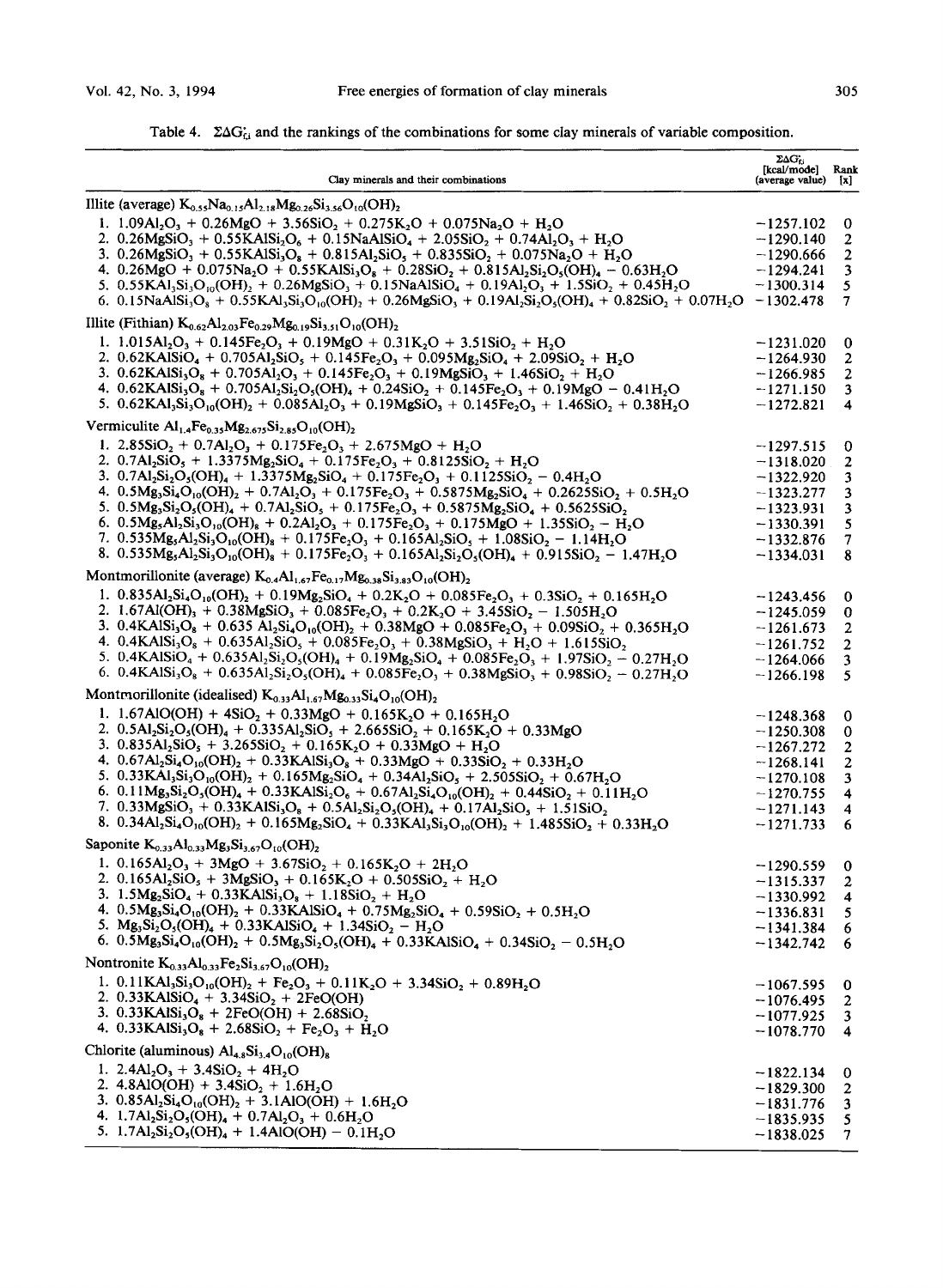and Keller, 1973) and  $-1319.7$ \* (Reesman, 1974) have been obtained for Fithian illite;  $-1272.1*$  and  $-1273.4%$ for Goose Lake illite (Rouston and Kittrick, 1971; Tardy and Garrels, 1974); and  $-1250.0^*$ ,  $-1274.7^*$  and **-1276.282** for Beavers Blend illite (Huang and Keller, 1973; Rouston and Kittrick, 1971; Tardy and Garrels, 1974). In spite of compositional variations even amongst the Fithian illite samples used by the various workers, the  $\Delta G^{\circ}$  value calculated in this study is well within the range of values obtained experimentally. Moreover, the  $\Delta G^{\circ}$  of illite (average) evaluated in this study by the regression method, i.e.,  $-1302.349$  kcal/ mole, is very close to that of a similar mineral studied by Helgeson (1969) and Nriagu (1975), the values obtained by them being  $-1300.98*$  and  $-1301.05%$  kcal/ mole, respectively. Experimental data for the other minerals such as saponite, nontronite, etc., are not yet available for comparative analysis.

In order to derive the  $\Delta G^{\circ}_{f}$  of other clay minerals, the combinations shown in Tables 2 and 4 may be easily utilized. Appropriate balancing of equations must be done. Care must be taken to ensure that composition of the mineral gives a net charge of zero; if cationic charge differs from the anionic charge by even a small fraction, then the equations cannot be balanced. Necessary adjustments, in the composition, may be made before further computation can be done.

In conclusion, it appears that this method provides a fairly reliable and rapid means of evaluating  $\Delta G^{\circ}$  of clay minerals. Its greatest advantage is its extreme versatility; it can be utilized for any kind of clay mineral, and all that is needed is a knowledge of its chemical composition. In cases where experimental determinations are not convenient, the regression method provides a handy tool for obtaining very important thermodynamic data.

### REFERENCES

- Aagaard, P. and Helgeson, H. C. (1983) Activity composition relations among silicates and aqueous solutions: II. Chemical and thermodynamic consequences of ideal mixing of atoms on homological sites in montmorillonites, illites and mixed-layer clays: *Clays & Clay Minerals* 31,207- 217.
- Barany, R. and Kelley, K. K. (1961) Heats and free energies of formation of gibbsite, kaolinite, halloysite and dickite: *U.S. Bur. Mines Report Investigation* 5825, 1-13.
- Bricker, O. P., Nesbitt, H. W., and Gunter, W. D. (1973) The stability of talc: *Amer. Mineral* 58, 64-72.
- Chen, C. (1975) A method of estimation of standard free energies of formation of silicate minerals at 298.15°K: Am. *J. Sci.* 275, 801-817.
- Christ, C. L., Hostetler, P. B., and Siebert, R. M. (1973) Studies in the system  $MgO-SiO_2-CO_2-H_2O$  (III): The activity product constant of sepiolite: *Am. J. Sci.* 273, 65-83.
- Draper, N. R. and Smith, H. (1981) *Applied Regression Analysis:* John Wiley & Sons, New York, 458--465.
- Fritz, B. (1985) Multicomponent solid solutions for clay minerals and computer modeling of weathering processes: in *The Chemistry of Weathering,* J. L. Drever, ed., D. Reidel, Dordrecht, 19-34.
- Grim, R. E. (1968) *Clay Mineralogy:* McGraw-Hill, New York, 86 pp.
- Harary, F. (1972) *Graph Theory: Adison-Wesley, Reading,*  Mass., 32-42.
- Helgeson, H. C. (1969) Thermodynamics of hydrothermal systems at elevated temperatures and pressures: Am. J. Sci. 267, 729-804.
- Helgeson, H. C., Delany, J. M., Nesbitt, H. W., and Bird, D. K. (1978) Summary and critique of the thermodynamic properties of rock forming minerals: *Am. J. Sci.* 278A, 1- 220.
- Huang, W. H. and Keller, W. D. (1973) Gibbs free energies of formation calculated from dissolution data using specific mineral analysis. III. Clay minerals: *Amer. Mineral* 58, 1023-1028.
- Jackson, M. L. (1965) Chemical compositions of soils: in *Chemistry of the Soil* F. E. Bear, ed., Oxford & I.B.H., Calcutta, pp. 95-100.
- Karpov, I. K. and Kashik, S. A. (1968) Computer calculation of standard isobaric-isothermal potentials of silicates by suitable regression from a crystallochemical classification: *Geoehem. Internatl.* 6, 706-713.
- Kittrick, J. A. (1971a) Stability of montmorillonites: I. Belle Fourche and Clay Spur montmorillonites: *Soil Sci. Soc. Am. Proc.* 35, 140-145.
- Kittrick, J. A. (1971b) Stability of montmorillonites: II. Aberdeen montmorillonite: *Soil Sci. Soc. Am. Proc.* 35, 820-823.
- Lippman, F. (1977) The solubility products of complex minerals, mixed crystals and three-layer clay minerals: *Neues. Jahrb. Mineral Abh.* 130, 243-263.
- Lippmann, F. (1981) The thermodynamic status of clay minerals: in *Proc. 7th InternatL Clay Conf.,* H. van Olphen and F. Veniale, eds., Elsevier, Amsterdam, 475-485.
- Mattigod, S. V. and Sposito, G. (1978) Improved method for estimating the standard free energies of formation of smectites: *Geochim. Cosmochim. Acta* 42, 1753-1762.
- Mukherjee, A. (1979) Gibbs free energy of phlogopite-a discussion with reference to the reaction: Biotite  $+3$  quartz  $=$  K-feldspar + 3 orthopyroxene + H<sub>2</sub>O: *Am. J. Sci.* 279, 1083-1086.
- Nriagu, J. O. (1975) Thermochemical approximations for clay minerals: *Amer. Mineral* **60,** 834-839.
- Reesman, A. L. (1974) Aqueous dissolution studies of illite under ambient conditions: *Clays & Clay Minerals* 22, 443- 454.
- Reesman, A. L. and Keller, W. D. (1968) Aqueous solubility studies of high-alumina and clay minerals: *Amer. Mineral.*  53, 929-942.
- Robie, R. A., Hemingway, B. S., and Fisher, J. R. (1978) Thermodynamic properites of minerals and related substances at 298.15°K and 1 atmosphere pressure and at higher temperatures: *U.S. Geol. Survey Bull.* 1452, 1-456.
- Rouston, R. C. and Kittrick, J. A. (1971) Illite solubility: *Soil Sci. Soc. Am. Proc.* 35, 714-718.
- Scarborough, J. B. (1976) *Numerical Mathematical Analysis:* Oxford & IBH, New Delhi, 545-547.
- Slaugher, M. (1966) Chemical binding in the silicate minerals. Part I. Model for determining crystal-chemical properties. Part II. Computational methods and approximations for the binding energy of complex silicates. Part III. Application of energy calculations to the prediction of silicate mineral stability: *Geochim. Cosmochim. Acta* 30, 299-313, 315-339.
- Sposito, G. (1986) The polymer model of thermochemical clay mineral stability: *Clays & Clay Minerals* 34, 198-203.
- Tardy, Y. and Fritz, B. ( 1981) An ideal solid solution model for calculating solubility of clay minerals: *Clay Miner.* 16, 361-373.
- Tardy, Y. and Garrels, R.M. (1974) A method of estimating